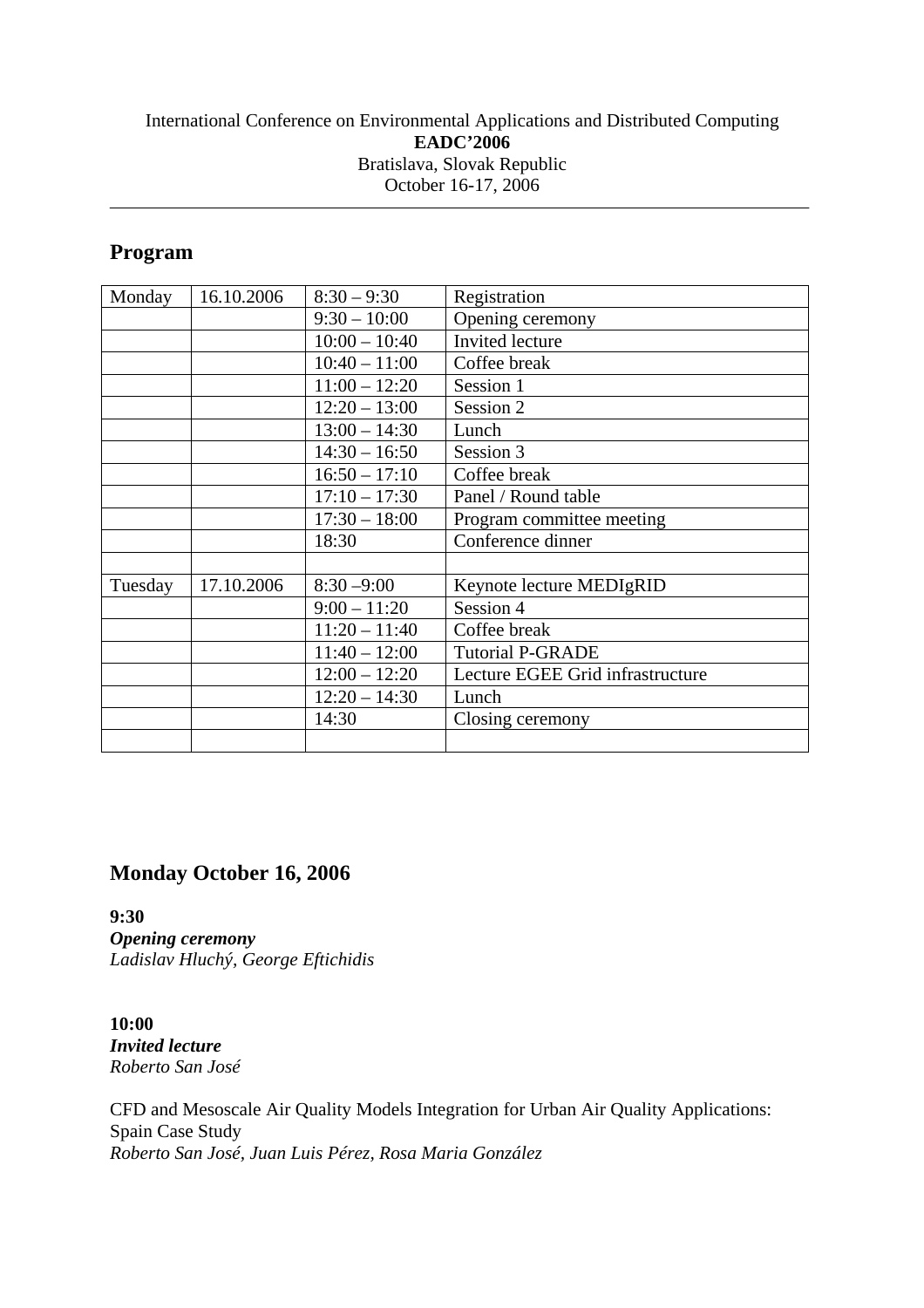**11:00**  *Section 1 HPCN Environmental Modelling and Simulation*

#### **Chair person: C. Isabella Bovolo**

Animation of Forest Fire Simulation *Ján Glasa, Eva Pajorová, Ladislav Halada, Peter Weisenpacher* 

Operational Application of a Decision Support Tool in Fire management in Portugal *Luís Mário Ribeiro, Domingos X. Viegas, António G. Lopes, Paulo Mangana, Pedro Moura* 

Parallel High Performance Computer Simulations of Eulerian 4D Air Quality Modeling Systems *Roberto San José, Juan Luis Pérez, Rosa Maria González* 

Neural Networks Approach Towards Medico-demographical Factors Investigation *Michail Artemenko, Marina Sokolova* 

**12:20**  *Section 2 Usage of Knowledge and Semantics in Environmental Applications*

### **Chair person: Luís Mário Ribeiro**

Promoting Sustainable Human Settlements and Eco-City Planning Approach: Southeastern Anatolia Region and Southeastern Anatolia Project (GAP) in Turkey as a Case Study *Bulent Acma* 

Workflow-based Flood Forecasting in K-Wf Grid *Ondrej Habala, Martin Mališka, Ladislav Hluchý* 

**14:30**  *Section 3 Environmental Risk Assessment*

### **Chair person: Monique Petitdidier**

Assessment of Radioactive Pollution *Juraj Bartok, Martin Gažák* 

Modelling Shallow Landslides within the Context of a Distributed Framework for Multi-risk Assessment of Forest Fire Hazards *C. Isabella Bovolo, S. J. Abele, J. C. Bathurst* 

Fire Hazard Assessment: Mapping Using Fuzzy Concepts *Véronique Cesari, Laurent Durieux, Valérie Prosper-Laget, Philippe Ellerkamp, Frédérique Giroud, Claude Picard*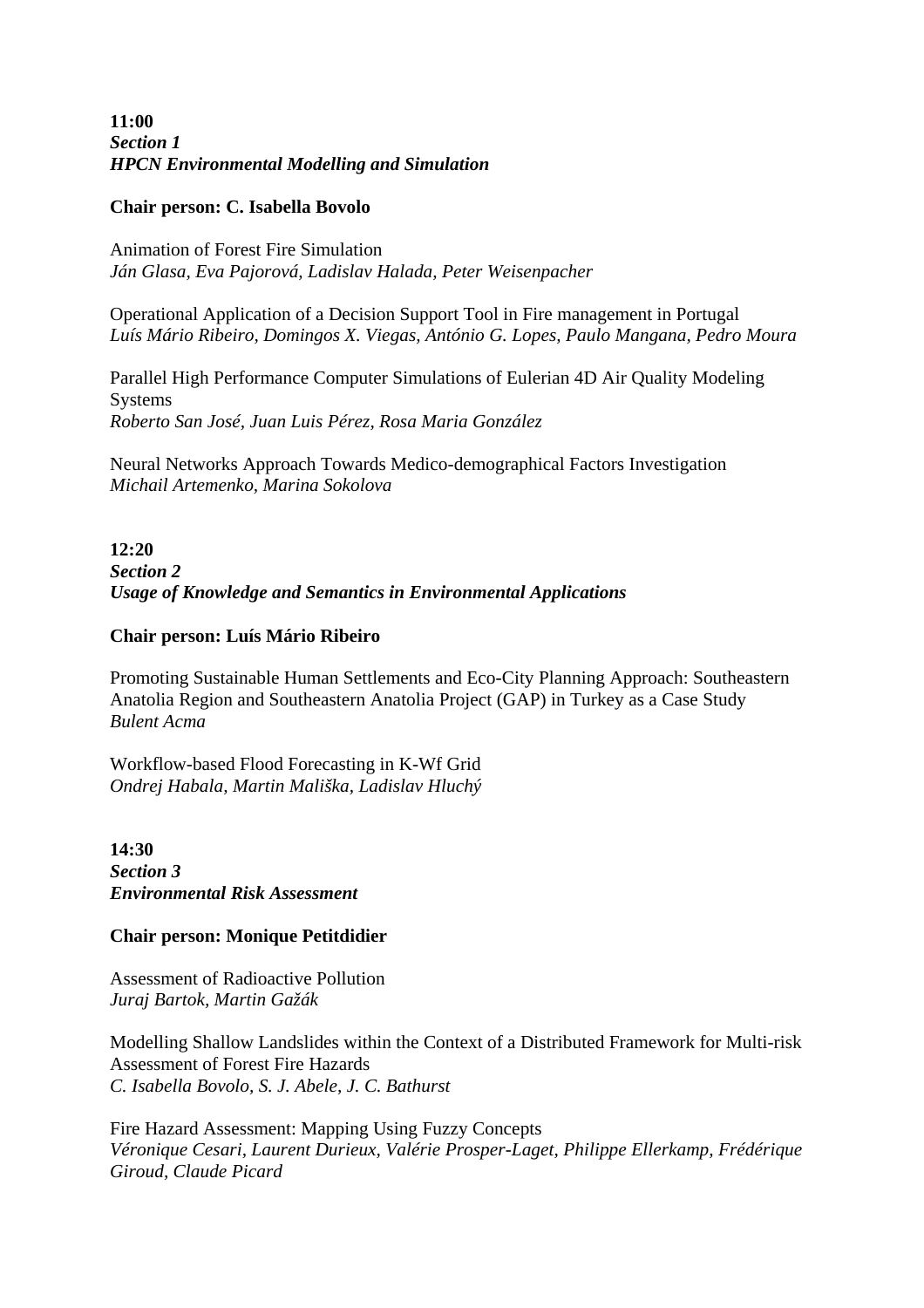Land Mouvement Hazard *Gaël Rosello* 

Geovisualizations in Medigrid *Peter Slížik, Eva Pajorová, Martin Mališka, Ladislav Hluchý* 

Use of Remote Sensing Data and GIS Technologies for Environmental Modeling: The AIRSAT project *Panagiotis E. Symeonidis, Athina Kokonozi, Kostas Kourtidis, Evagelos K. Kosmidis* 

Grid-based Flood Application on EGEE *Viet D. Tran, Ladislav Hluchý, Branislav Šimo, Miroslav Dobrucký, Ján Astaloš* 

# **Tuesday October 17, 2006**

**8:30**  *Keynote Lecture* 

Medigrid Project Coordinator Information *George Eftichidis* 

**9:00**  *Section 4 Grid and Cluster Computing*

#### **Chair person: Véronique Cesari**

Data Management Services and Tools in MEDIgRID project *Marek Ciglan, Branislav Šimo, Martin Mališka, Ladislav Hluchý* 

Towards Transparent Distributed Execution in the Tornado Framework *Filip H.A. Claeys, Maria Chtepen, Lorenzo Benedetti, Webbey De Keyser, Peter Fritzson, Peter A. Vanrolleghem* 

Project DEGREE - Bringing Grid into the Earth Science *Monique Petitdidier, Ladislav Hluchý, Miroslav Dobrucký* 

Interactive Application Support in the Int.eu.grid project *Miroslav Dobrucký, Ján Astaloš, Ladislav Hluchý, Viera Šipková, Viet Tran*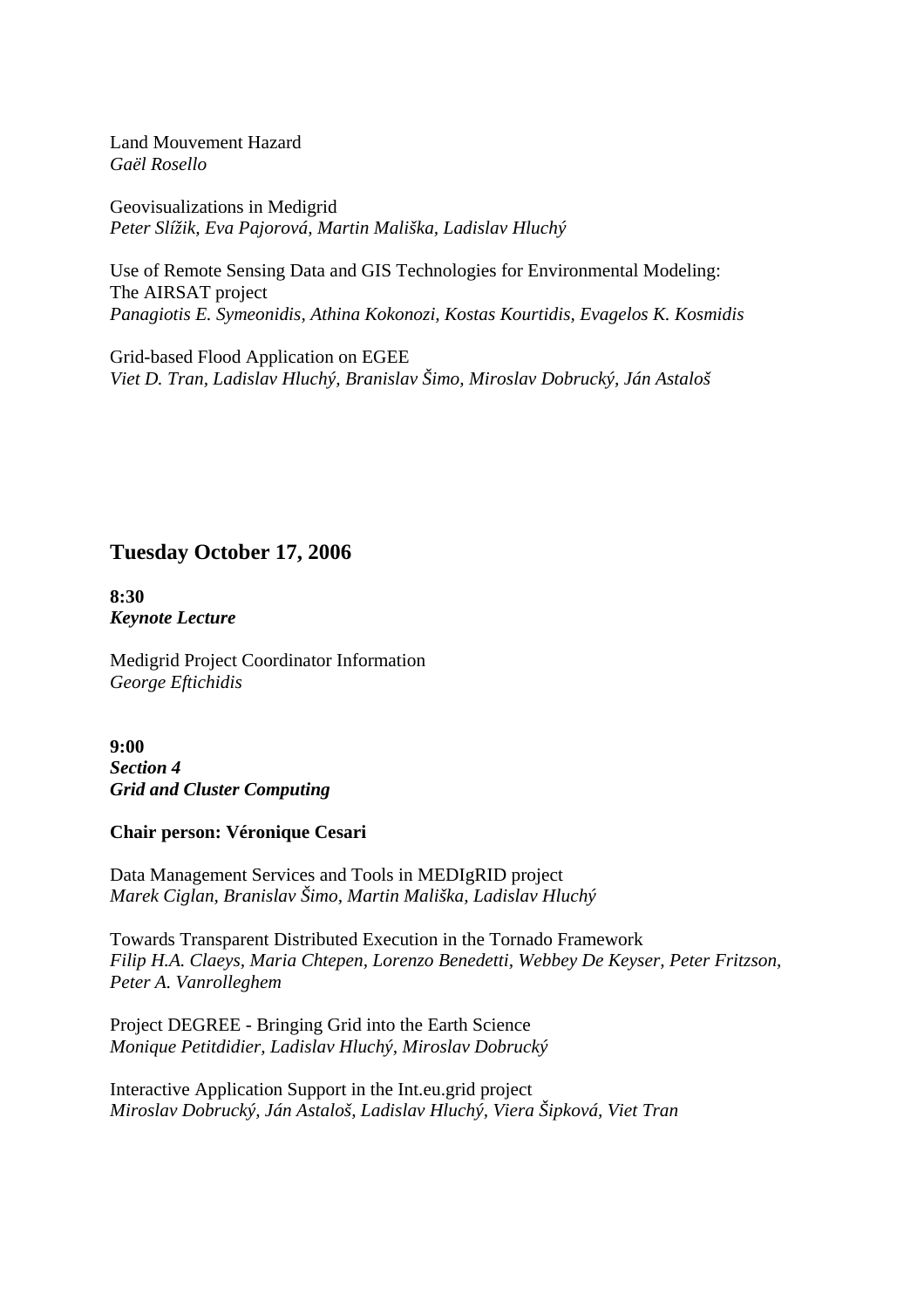Grid Data Pooling Exploitation of the Grid System for Environmental Applications *Vayia Panagiotidi, Fotis Georgatos* 

Calibration of Distributed Rainfall-Runoff Model with Genetic Algorithms and Shuffled Complex Evolution Approach *Pao-Shan Yu, Yu-Chi Wang* 

Medigrid Application Portal *Branislav Šimo, Martin Mališka, Marek Ciglan, Ladislav Hluchý*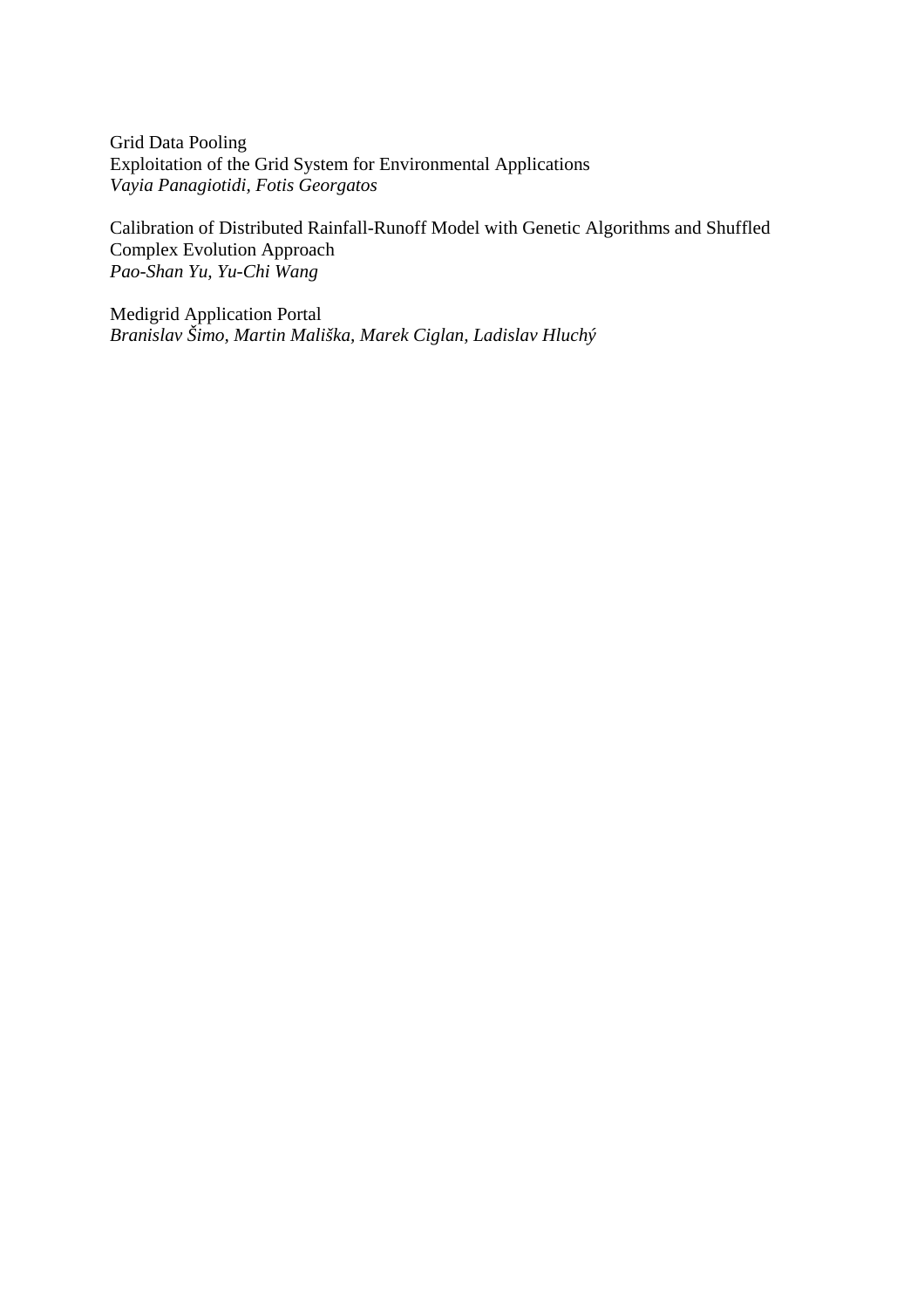**11:40**  *Tutorial* 

P-GRADE Parallel Grid Run-time and Application Development Environment *Viera Šipková* 

## **12:00**  *Lecture*

EGEE Grid infrastructure *Ján Astaloš*